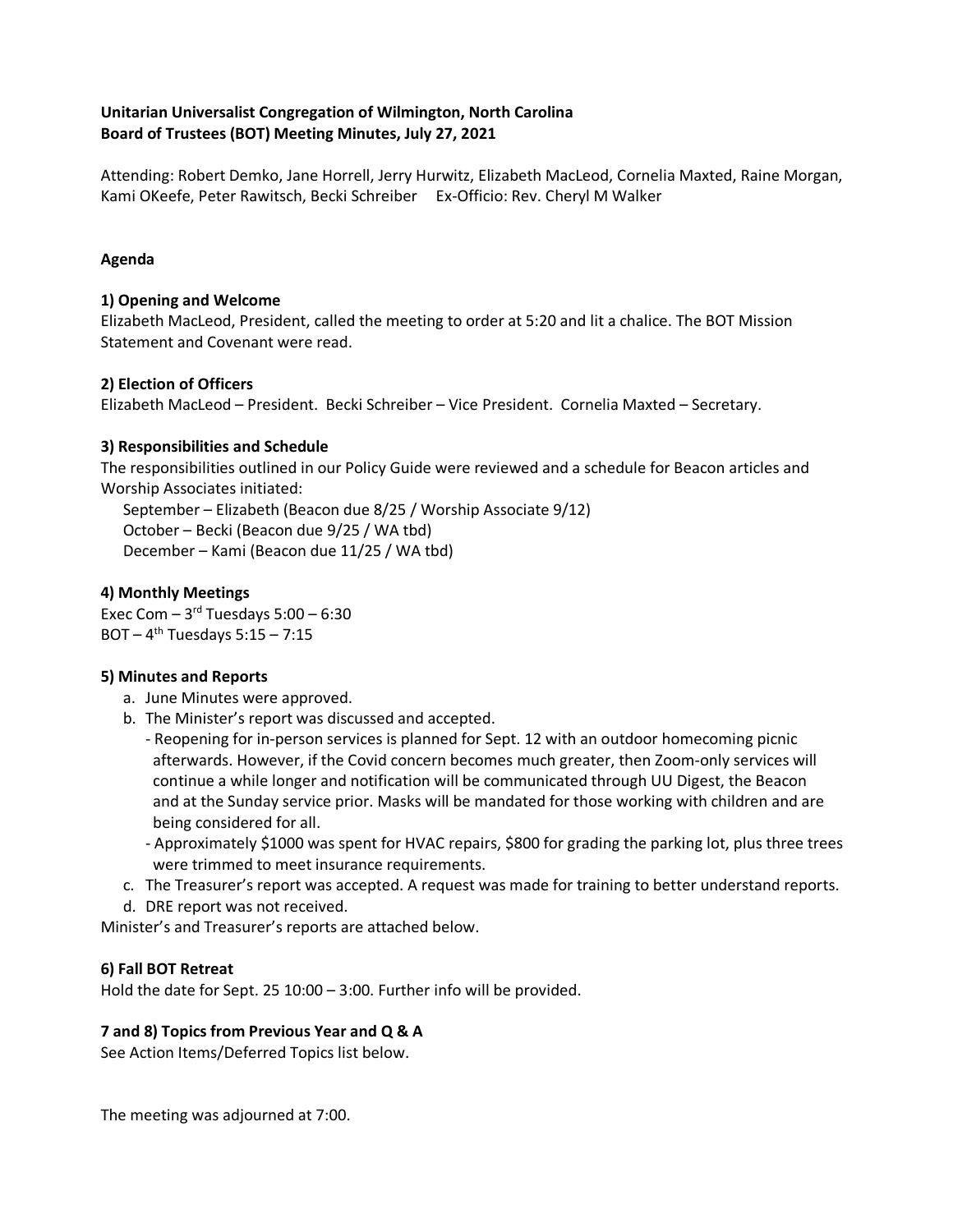#### **Next BOT Meetings:**

Tuesday, Sept 21, Exec Com at 5:00 Tuesday, Sept 28, BOT at 5:15 Note: The buildings have partially reopened with regulations for Covid safety.

#### **Action Items/Deferred Topics**

- Determine yearly schedule for Beacon articles, Worship Associates (except Sept, Oct, Dec) and UU Digest Monitors plus dates for the annual meeting, two congregational conversations and a BOT-led worship service. (BOT and Rev. Cheryl)
- Confirm/change December meeting dates currently scheduled for 12/21 (ExecCom) and 12/28 (BOT)
- Assign liaisons, including Finance Committee (Elizabeth and BOT)
- Determine Policy Guide section 2.1 and 2.2 Mission and Vision (BOT)
- Review Policy Guide sections 2.3 Covenant, 2.5 Board Roles, 2.6 Board Limitations, 2.7 Fiduciary Responsibility, 2.8 Board Meetings, 4.2 Using the UUCWNC Name, 4.4 Duties of the Treasurer (BOT)
- Expand "Congregation" section of the Policy Manual to more clearly define decision making processes and authority allocated to committees (Peter and BOT)
- Develop process for determining how and when the BOT will take a stance regarding community issues (BOT)
- Developing policy for communication processes between the BOT / Congregation / Minister (BOT and Minister)
- Review Bylaws/determine its position in our Policy Manual Guidelines (Beth and BOT)
- Completion of the Building Operations Manual (Minister)
- View video and schedule a planning meeting to develop plans for bringing the 8<sup>th</sup> principle to our congregation (Raine and BOT)
- Consider re-establishing a fundraising committee to initiate and plan events. Raising \$10,000 is planned in the 2021-22 budget. (BOT)
- Consider allocating budget from reserves or new donations for web development. (Rev. C and BOT)
- Consider who and how to implement a review and salary management program for staff.
- Per Annual Congregational Meeting, request that Finance Team consider the congregational suggestion to pay towards health care insurance coverage for part-time staff.
- Consider including in future annual budgets the registration fee for 1+ BOT members to attend General Assembly.

Submitted by Cornelia Maxted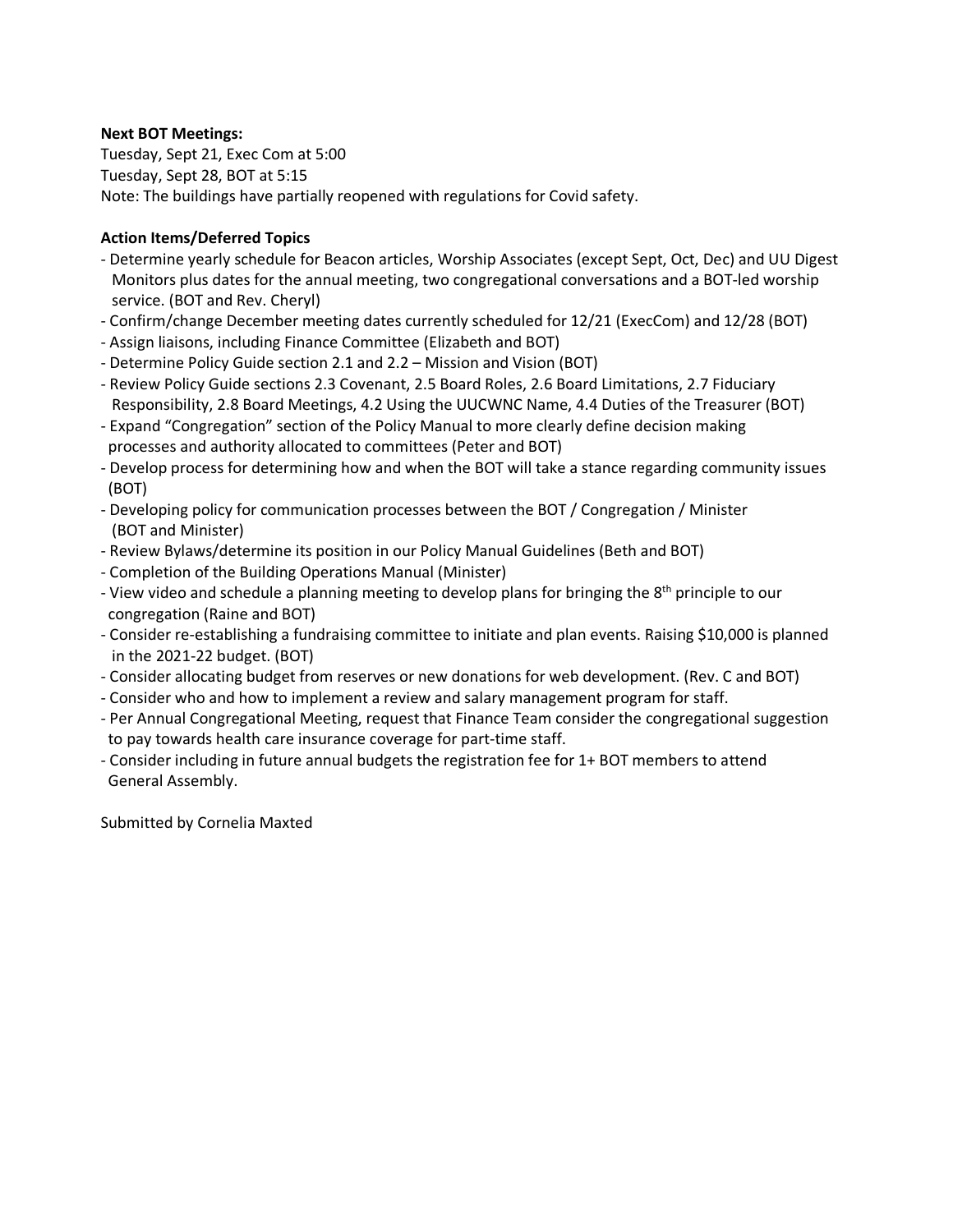# *Minister's Report Board Meeting 07/27/2021*

### **Administration**

- In preparation of re-opening we have had several things repaired. The HVAC system for Dobkin Hall needed repair. The parking lot was raked. Several electrical issues were addressed.
- Several small groups have begun to use the building again, including some of our renters. So far things have been proceeding nicely.

## **Congregational Life Highlights**

- Officiated the celebration of Life for Linc Roberts
- The Worship Team and I ran several tests for the hybrid service. We are confident that we will be able to transition with minor anticipated glitches.
- Began search for musicians for in person services. I will wait until September to interview for the choir director as I will be unavailable in August.
- Preparing for the upcoming church year including creating the worship schedule.
- Meeting with the Membership Engagement team to ensure that we are ready for in person services.

### **Unitarian Universalism**

- Continued the work of the Article II Study Commission
- Attended Ministry Days and General Assembly
- I will spend part of August as the speaker of the week at the Eliot Institute, a UU summer camp, virtually.

### **Attendance for June:**

| Date  | <b>Devices</b> |
|-------|----------------|
| 06/06 | 104            |
| 06/13 | 82             |
| 06/20 | 86             |
| 06/27 | GA             |